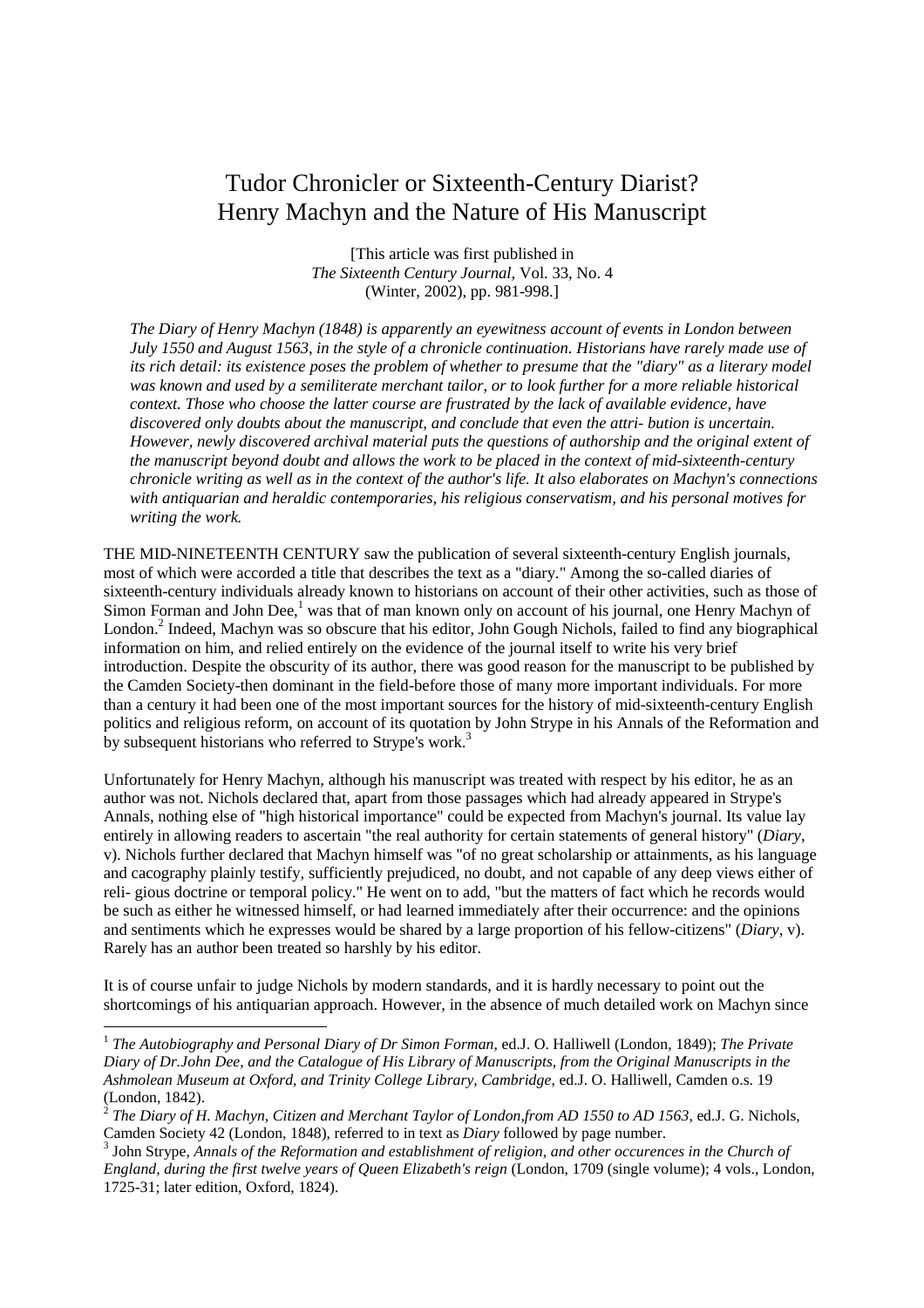Nichols it is worth quickly summarizing the reasons why Nichols's edition is unsatisfactory for the modern student of English history. In the first part of the quotation Nichols suggests Machyn was not an impartial observer; in the second he states the main value of Machyn's "opinions and sentiments" is that they were popular, although he gives no evidence to the level or extent of their popularity. One's inclination is to suspect Nichols regarded Machyn as a second-rate political and religious commentator merely on account of his poor spelling and handwriting, and labeled him a spokes- man of the vox populi on no stronger evidence than his lack of formal education. Beyond this, and possibly on account of his low regard for the author, Nichols proves unreliable as an editor. Even the most cursory comparison of the original and the printed texts reveals inconsistencies, and there are paleographical errors on every page, as well as editorial errors concerning lost text and mistranscribed names. A third inadequacy of the edition (and arguably the most important one) is the editor's failure to examine the nature of the document fully and to set it in its proper context. He does not explain adequately why the manuscript was written. Even if he understood the conceptual history of early English diary writing, which seems unlikely, he made no attempt to show how this particular "diary" fitted into the pattern of diary writing as it was then understood.

It is to be hoped that a modern historian would not apply the term "diary" to a mid-sixteenth-century document without the most careful consideration. Wil- liam Matthews, in his bibliography of British diaries, notes two fifteenth-century examples of diplomatic journals and a few sixteenth-century travel journals and impersonal "military diaries" and "public diaries'; but most of the early works he describes have a clear and formal purpose, whether education, duty, or religion. 4 To Machyn's text he gives the epithet "public diary," which is at least an approximate description of its contents. But the generic term "diary" ascribed by Nichols implies an account of days recorded in retrospect regularly by the subject, without obvious purpose or intended readership, and relates to a literary form which had not developed by 1550. By using this term Nichols was admitting he could find no better description, and probably decided to rest his laurels on the fact that several early "diaries" had recently been published.<sup>5</sup>

Historians have had problems with the edition for a number of reasons, most of them stemming from the lack of information about the author. One particular question is Machyn's religious position: whether he was a fervent Catholic or simply pragmatic in his faith, an important point in view of his descriptions of the politically motivated processions of both Mary and Elizabeth. Historiographers also have had difficulties in relating Machyn's manuscript to the tradition of published chronicles. E J. Levy notices it, and refers to it as one of the fullest of the kind in the form of the old city chronicle, but he also notes its alternative status as a diary, and implies that this might be warranted because, although not introspective, "it is highly personal in its choice of what to record."Then he adds:"Since its author had no especial interest in history writing and was in no sense writing or continuing a permanent record, Machyn's Diary is best ignored."<sup>6</sup>

As this article will demonstrate, the document here under consideration is a complex work and probably the earliest instance in England of a poorly educated man consciously taking responsibility for systematically recording the history of his own times. It developed very quickly from an occasional record of his business activities (funeral arrangements) into a gathering of current information, including personal memoranda and public knowledge, with no obvious purpose beyond a desire to join the ranks of those recording events of supposed importance, that is, to play the part of a chronicler. Importantly, it shows the ability of a sixteenthcen- tury man of relatively little formal education to adapt existing literary forms of record to meet his needs. For social historians this provides another layer of evi- dence in the document; not only is it important for the internal data relating to Machyn's times but the very circumstances of its creation testify to the democratization of authorship and the beginnings of the written expression of identity by the emerging urban middle class. For political historians it strengthens the reliability of Henry Machyn as an observer and a recorder of the religious reforms of the period, rendering the source much more important than Nichols realized.

l

<sup>4</sup> William Matthews, *British Diaries:An Annotated Bibliography of British Diaries Written between 1442 and 1942* (Berkeley: University of California Press, 1967).

<sup>5</sup> For example: The public diary of Richard Bannatyne was published in 1806 in *Journal of the Transactions in Scotland*; the public diary of the Reverend James Melville was published in 1829; and John Dee's diary was published (also by the Camden Society) in 1842.

<sup>6</sup> F. J. Levy, *Tudor Historical Thought* (San Marino, Calif.: Huntington Library Publications, 1967), 24.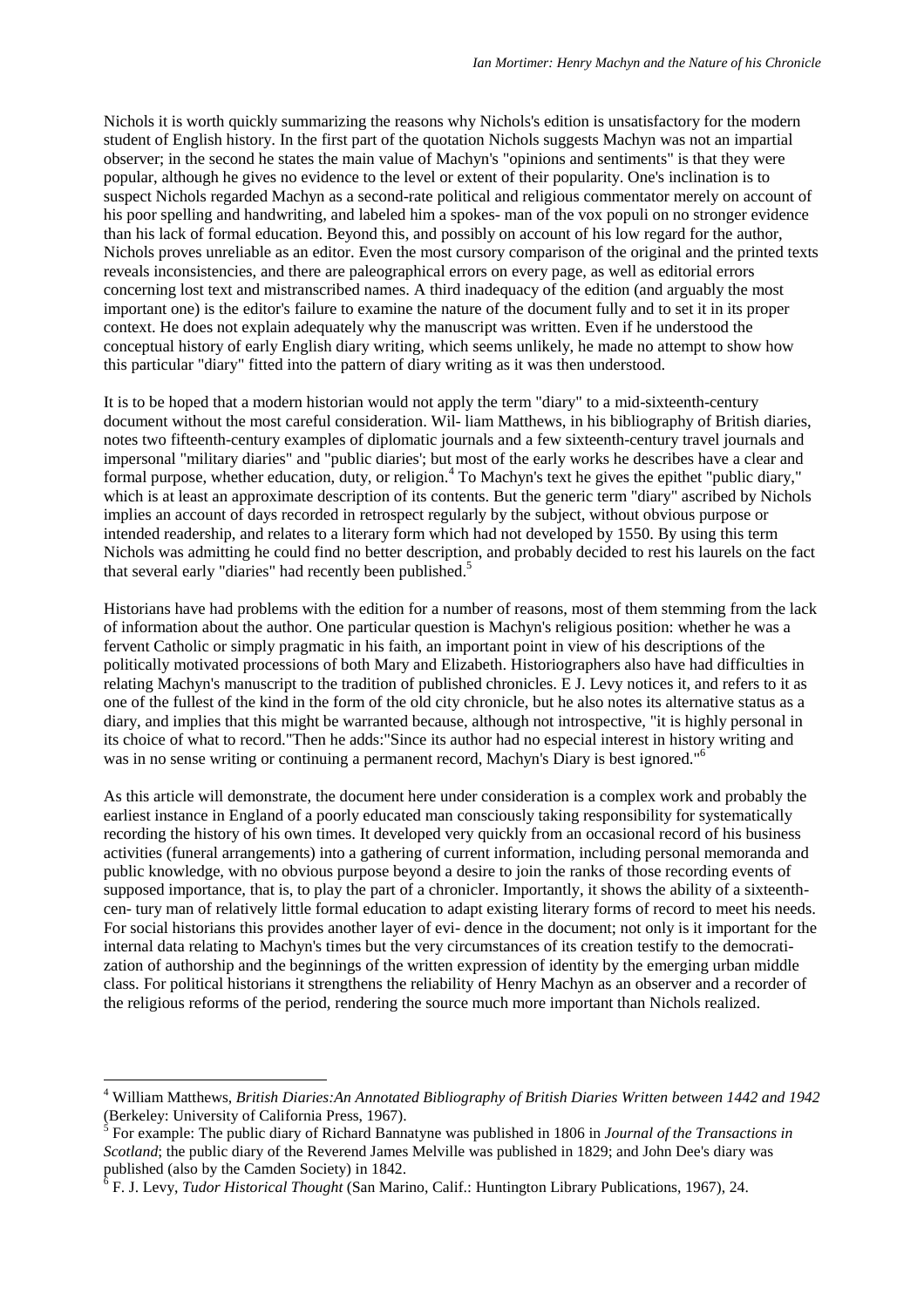## THE PROBLEMS OF THE MANUSCRIPT

The "diary" manuscript, which is unique, is today in the British Library.<sup>7</sup> It is in a very uneven hand, in English, and shows a quite remarkable inconsistency of spelling. The top of the document is missing throughout, burnt away in the blaze which damaged the Cottonian Library in 1731, and there is extensive fire damage to both left and right sides of each folio so that no margins survive and most of the marginal headings and maybe as much as a fifth of the text are lost. Parts of the text can be supplied from quotations made by John Strype, who consulted the manuscript at the beginning of the eighteenth century, before the fire, but these account for only a few of the gaps (*Diary*, xiii). There is no introduction, and the beginning and the end of the text are lost. Thus certain key questions are raised by the manuscript itself: How extensive was the original work? Can we be sure that the manuscript is not a copy? And can we be sure of its authorship?

This last question far outweighs the others in importance, and it has nowhere been addressed in print.<sup>8</sup> It clearly bothered Nichols. He did not index appearances of the first person singular under Machyn's name, nor did he draw attention to such biographical details in the introduction.<sup>9</sup> Moreover his vague working title "Diary of a Resident in London" both heads the text of the published volume and forms a running header throughout. In all probability he began working on the manu- script without knowing the author's identity. It is not attributed to any author in either the 1696 or 1802 printed catalogue of the Cottonian manuscripts, or in the manuscript list of the collection compiled about 1631.<sup>10</sup> Strype himself was unaware of the author's identity (*Diary*, xi). After the 1731 fire it lay uncollated in a box, defying all attempts to reconstruct its original foliation, until Sir Frederick Madden oversaw its restoration in 1829. The note left by Madden does not allude to its authorship, and he was almost certainly doubtful as to the writer's identity (*Diary*, xiii).

To Nichols must go the credit for identifying the author. However, his evidence was entirely circumstantial, as he himself was aware. "The Harry Machyn, merchant tailor, mentioned shortly before seems to have been the Diarist himself," he states in the preface (*Diary*, xi). He does not substantiate this claim, probably for the reason that the internal evidence is not conclusive. Nowhere does the author claim to be Machyn, and every reference to one of the Machyn family is in the third person. The author notes the death of Christopher Machyn, brother of Henry Machyn, in 1550; the birth of Henry Machyn's daughter Katherine in 1557; Machyn's attendance at an oyster feast with a group of friends in Anchor Lane in the same year; his spreading of a libellous story about John Veron, a French protes- tant preacher, for which he did penance at St. Paul's Cross on 23 November 1561; and the obtaining of a license for Christopher Machyn's daughter Kynborowe to marry Edward Gardner in 1562.<sup>11</sup> But that is all. Probably the determining fact for Nichols was that the author makes two references to the age of Henry Machyn, and no one else's age is noted. The only other reference to Henry Machyn by name is the witnessing of the payment of ten pounds in 1557 (*Diary*, 151); but the author here uses the first person singular as well as the name of Henry Machyn, and the contextual link between the author and the merchant tailor is not strong. Moreover, the fact that the two ages given for Henry Machyn on his respective birthdays do not tally weakens that particular piece of evidence. Finally it should be noted that a number of other less significant families are mentioned, such as the Heath family, and that one of these might have provided the author.

<sup>7</sup> British Library (BL), Cotton MS, Vitellius, F. v.

<sup>&</sup>lt;sup>8</sup> The question was brought up and discussed at a Medieval and Tudor London seminar at the Institute of Historical Research, London University, 27 May 1999, after a paper on Machyn by Dr. Gary Gibbs.

 $9^9$  See for example *Diary*, 99, 151. In the latter case the index fails to notice the quittance in relation to Machyn.

<sup>&</sup>lt;sup>10</sup> See T. Smith, *Catalogus Librorum Manuscriptorum Bibliothecae Cottoniae* (1696), where it is described as "Annals of English history, beginning Anno 4 Edw VI 1554 and ending 5 Elizabeth 1563"; *A Catalogue of the Manuscripts in the Cottonian Library, Deposited in the British Museum* (1802), where it is described as "Codex Chartaceus in folio, constans foliis solutis circiter 150, in pixide asservatis, quae rite disponere frustra tentavimus," and which further quotes Smith, adding "but the work appears to be an account of the news of the day: the dates of the months are mentioned but the years can seldom be ascertained" (431); BL Add. MS 36789), fol. 60, where it is described as "Annales proecipue rerum Londinensium ab anno Domini 1550 ad Annum 1563."

<sup>&</sup>lt;sup>11</sup> The name is transcribed "Kynlure" by Nichols. It is at the end of a line which is damaged in the manuscript, the legible extant letters being "Kynboro...." It also appears as Kenborowe in parish register of St. James Garlickhithe, and Quinborough and Kynborough in Christopher Machyn's will (Commissary Court of London, reg. 12, fol. 65).The wedding took place in the Church of St. Dunstans in the East 12 July 1562, her husband being Edward Garland. London, Guildhall Library, MS 7857/1.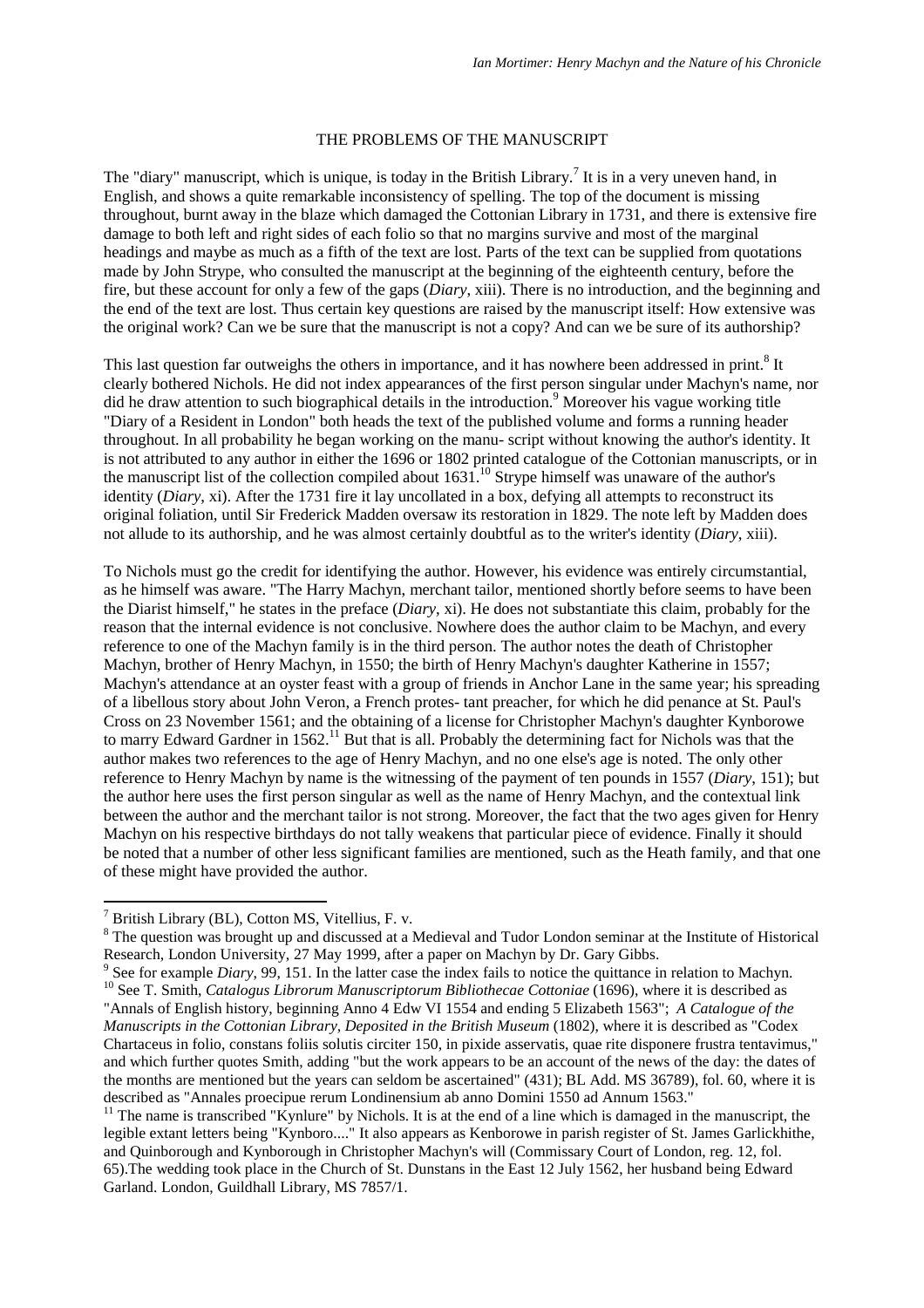Since the edition appeared in 1848, only one other fact has been published about Machyn's life: that he was indeed buried in the autumn of 1563, the last year represented in the diary.<sup>12</sup> The initial source of this information, which was a plaque in the church of St.James Garlickhithe, described him as "Taylor and Clerke of the parishe and Clerke of Trinity the Less." The fact that this discovery was not made by a historian but a student of linguistics explains why the probate registers for London were not immediately searched. Had the student done so, he would have found the key to this manuscript in the official archdeaconry copy of the will of Henry Machyn, which is worth repeating in full:

In the name of god Amen. The viij Daie of November 1563 and in the fyvethe yere of the raigne of our soveraigne Ladie Elizabeth by the grace of god Quene of England ffrance and Ireland defender of the faith &c I Henry Machym Citizen and m'chant Taylor of London whole of mynde but sicke in bodie thankes be vnto god Do make ordaine and declare this my present testament Catayning Herin my last will in manner and forme ffollowing That is to saie first and principallie I commende my soull into the handes of almightie god my maker savio'r and redemer In whome and By the onlye merittes of his most bitter passion without any other meanes or thing is my full and wholl trust and confidence of clere remission and forgyveness of all my synnes And my bodie to be buried within the churche yearde<sup>13</sup> and my verie will and mynde is that all and singuler such Debtes and duties As I owe of Right or in Consciens to any parson or p'sons shalbe in Convenient tyme after my decease by myne Executrix hear vnder named trulie paid or ells ordeined for so to be paid withowt anye Delaye or contradicton I Do ffreelie And whollie give to my welbe- loved wief Dorathy Machym all singuler my Landes and tenymentes sett lyeing and being in the parishe of Lytell Saynt Barthelomewes in London During her naturall Lief and after her Decease I will they shall remayne to John Machym my son'e and his heires of his bodie Lawfullie begotten for- ever and yf the said John Machym Decease withowt yssew of his bodie Lawfullie that then I will all the said Landes and Tenementes as aforesaid too Remayne to the next of myne kynne and so from heire to heire Ever after I Do give and Bequeth vnto master Clapenans<sup>14</sup> all my [stocking]<sup>15</sup> skochyns and my Cronacle the rest of all my goodes Cattelles Debtes plate Jewelles Readie money after my Debtes paid my funeralles Discharged and Donne and this my present and Last will in all thinges performid I holley give Bequeth to Doratie my wief whome I make ordaine and name my sole Executrix And of the Execuc'on of the same I make ordaine and name Lancelott heth Citizen and paynter stayner myne oversear and I vterlie revoke & adnull all and everie fformer willes Testamentes Lagaces Bequestes Executors and overseers by me heretofore in anywyse had made willed named bequethed and assigned And my verie will and mynde is that this my present Testament and will Legaces Bequestes Executrice and oversear by me herein named willed and bequeathed and assigned shall stand and abyde for my verie Last will and Testament and none other or other wyse In witnes hereof I the said Henrie Machym to this my present Testament and Last will have sett my hande and and [sic] seale dated the Daie and yere firste above written by me Henry Machym witnesses to this will both at thensealing and Delyvering of ye same Lancelotte hethe Wil- liam Draper [Nicholas Hill]<sup>16</sup> uremonger michael Hill m'chanttaylor by me David gyttens wyntenez

Probatum fuit xxviij Januarij 1563 Juxta computa' Angliae Jurato' Dorathee relict et executricis<sup>17</sup>

It is the word "Cronacle" that leaps off the page. That single word has great implications for the so-called diary, for it carries with it a whole conceptual tradi- tion of which Machyn would have been keenly aware.The question now becomes one of whether we can prove that the extant manuscript and the "Cronacle" are one and the same. The first step to doing this is to establish the authorship of the manuscript. If one lines up what is known of Henry Machyn and compares it with what is known from the document's internal evidence, there can be no doubt that Machyn was indeed its author.We know from external sources that

<sup>&</sup>lt;sup>12</sup> Axel Wijk, *The Orthography and Pronunciation of Henry Machyn, the London Diarist:A Study of the South-East Yorkshire Dialect in the Early Sixteenth Century* (Uppsala: Appelbergs Boktryckeriaktiebola, 1937), 12. He mistranscribes the date of Machyn's burial as 11 October.

 $13$  No churchyard is noted. It seems the clerk missed a line of the original here.

<sup>&</sup>lt;sup>14</sup> The final letter of Clapenans reads as an extraordinary terminal "s," or possibly an "x."

 $15$  This word is a scribal deletion.

<sup>&</sup>lt;sup>16</sup> Name deleted.

<sup>&</sup>lt;sup>17</sup> Now in the Guildhall Library. Archdeaconry of London, reg. no. 3, fols. 49v-50r.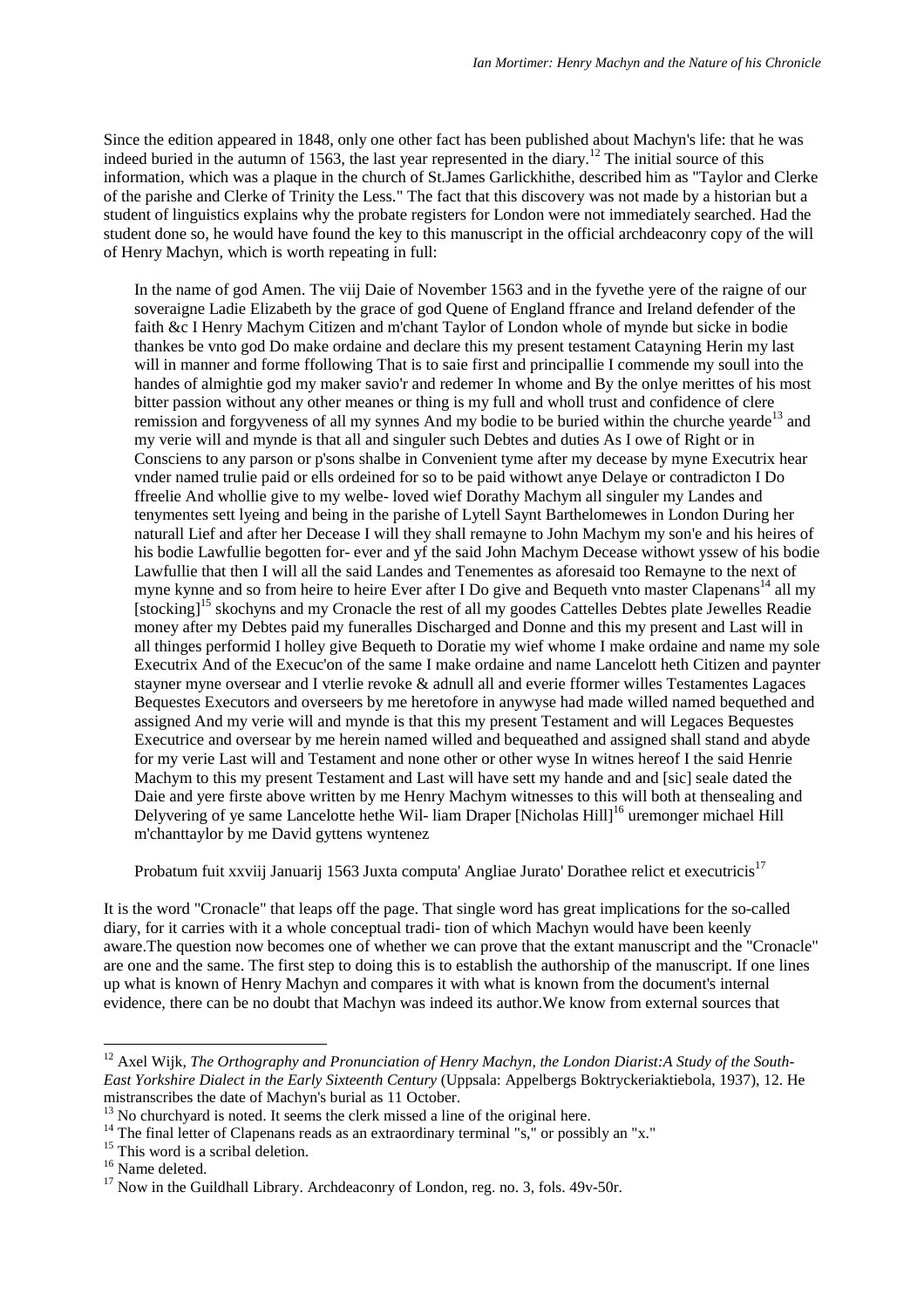Henry Machyn was a parish clerk and a merchant tailor and lived in the parish of Trinity the Lit- tle. <sup>18</sup>We know furthermore that he owned a "Cronacle" and "skochyns," that his brother Christopher died in 1550, his daughter Katherine was born in 1557, and that he had a niece Kynborowe; we know too that Lancelot Heath, William Draper, and "Daniel"<sup>19</sup> Gyttens were Londoners known to him as the witnesses of his will, and that he was buried in 1563.<sup>20</sup> It is stretching the bounds of credibility too far to suggest that he was not the author of a manuscript which ends just before his death, and which was written by a man who was probably a parish clerk (since details are given of the delivery of bills of mortality relating to the sweating sickness in 1551) and probably a resident of Little Trinity parish (*Diary*, 8), which frequently mentions heraldic emblems, heralds, and the Merchant Taylors Company, and which directly refers to Henry Machyn, his family, and his friends. John Heath, a man whose family is noted by the author, was the father of Lancelot Heath; and Dave Gyttens and Master Draper are two of the friends of Machyn's who attended the oyster feast in Anchor Lane with him, according to the manuscript, in 1557 (*Diary*, 143).

Having established the authorship of the manuscript, the answers to the other key questions fall into place. With regard to how extensive it was originally: Machyn's death, probably from plague,<sup>21</sup> sets a terminal date. Thus the maximum loss at the end of the manuscript is the three months between the last extant entry (8 August) and the date of the will. As for a start date, Nichols was sure the fragmentary first page was the original first page on account of its faded condition.To this we can add more reliable evidence.Today the manuscript consists of 162 folios, one less than in 1703, suggesting only a single leaf was entirely lost in the 1731 fire.<sup>22</sup> It covers the same years (1550 through 1563) as it did when the list of the Cottonian Library manuscripts was compiled in about 1631, and probably never included earlier material. The author progressively built up his entries from a series of funeral descriptions to events of general interest in London, the first nonfuneral entry being the committal of Bishop Gardiner to the Tower in February 1551, seven months after the first extant entry; no quotations from Machyn earlier than July 1550 have been found in Strype's work. Thus it seems the form of the chronicle developed slowly and through practice, and that what we have today is an almost complete text, albeit a very badly damaged one.

The above argument, of course, rests on the assumption that the manuscript in the British Library is the original and "complete" version and not a partial copy of a lost other which began earlier than 1550.That this is almost certainly the case may be demonstrated as follows. The manuscript is in an early Tudor style, and from the internal evidence was kept on a regular basis.<sup>23</sup> After Machyn's death in 1563 it is highly unlikely that anyone would have copied such a recent manuscript in such an old-fashioned script. It also should be noted that the hand is not a good one. More- over the spelling is highly inventive and remarkably inconsistent; and it is unthink- able that a copyist would have used such erratic spelling unless it were his own. If he were indeed copying another individual's cacography so precisely (which is itself unknown in the sixteenth century) the manuscript would have been written slowly, with more care and neatness. Lastly, the suggestion that Machyn dictated it is also not supportable, since he would have had to dictate it to the same scribe on a regular basis for thirteen years: an unrealistic postulation when it is known he himself was literate. Thus the writing of the sole extant manuscript can be confidently attributed to Machyn himself.

l

 $18$  It is doubtful that Machyn was ever clerk of St. James Garlikhithe. The source quoted by Wijk is much later, after the amalgamation of the two parishes following the great fire.

 $19$ <sup>19</sup> This seems to be a scribal error for David.

 $^{20}$  Guildhall Library, Parish register of Trinity the Little, MS 9155.

<sup>21</sup> One of the last entries in the manuscript relates to the plague (*Diary*, 310).A glance at the register of Little Trinity shows that just in this small parish there were twenty-eight burials in September and eighteen in October (the usual figure for a month was two). On 11 September Henry Machyn's servant John Sone was buried. In November, the register reads: "The 11th daie Henrye Macham tayler and Clarck of the parishe churche ofTrinitie the Lesse was buried."

<sup>22</sup> *Catalogus Librorum Manuscriptorum Bibliothecae Cottoniae*, with Humphrey Wanley's notes from Sir Robert Harley's copy may be found in the manuscripts reading room of the British Library. A recent English version is *Catalogue of the Manuscripts in the Cottonian Library 1696*, ed. Colin G. C. Tite (Cambridge: Brewer, 1984).

<sup>&</sup>lt;sup>23</sup> Machyn does occasionally leave gaps for dates and details to be filled in, but otherwise the work was compiled on a regular basis. Entries such as that of Queen Mary's phantom pregnancy and her supposed delivery of a prince show that Machyn never left the manuscript for long.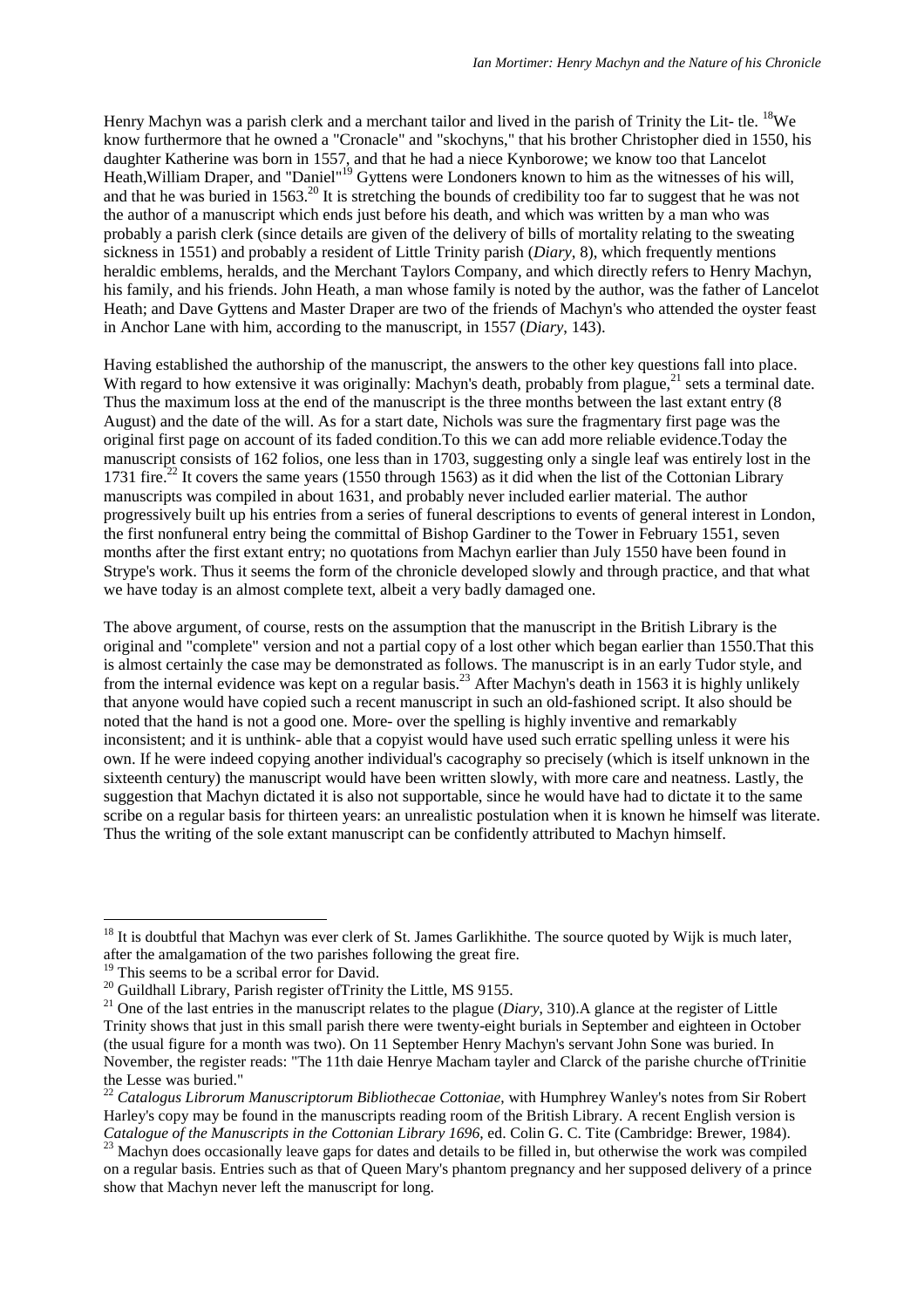## THE BACKGROUND OF HENRY MACHYN

Henry Machyn gives next to no evidence about his origins in his "Cronacle," and what he does give is ambiguous. As mentioned, he gives conflicting dates for his birthday, stating he was fifty-six on 16 May 1554 and sixty-six on 20 May 1562 (*Diary*, 63, 283). These dates both fell on the Wednesday following Whitsun,  $^{24}$  so he was probably either born on 25 May 1496 or 6 June 1498, or possibly 17 May 1497 if both ages are one year out. However, there is no mention of where he was born, and the very fact that he was over fifty before the earliest surviving entry in his manuscript suggests that it would be prudent to disregard any predomination of place names as indicative of his birthplace. By 1500 families called Machyn, Machon, or Machen were well established in several counties, including Essex, Gloucestershire, Staffordshire,Yorkshire, and Hertfordshire as well as London, and Henry Machyn may have incidentally made contact with people from any or all these areas.

In the absence of any published evidence as to where Machyn came from, orthographic specialists have had carte blanche to expound on his origins. This has had an important result, in that for over sixty years there has been an argument that Henry Machyn was not a native of the capital. Axel Wijk, writing in the 1930s, set out to discuss what he initially thought was the diary of a Londoner but eventually decided was the work of a man brought up in Yorkshire.<sup>25</sup> Wijk's thesis has subse- quently been shown to be fundamentally flawed.<sup>26</sup> Besides the linguistic arguments against it, there is also the prima facie case that such analysis depends upon the assumption that Machyn lived long enough in one particular region for it to be reflected in his words and spelling, a matter open to doubt, not least because, as will be shown, Machyn lived in London-the most cosmopolitan city in the country- at least from his teenage years, and did not begin to write until his fifties.

The suggestion that Henry Machyn and his brother Christopher were new arrivals in London, and thus not closely connected with the old established mer- chant families, is significant, as will be discussed later. It is also probably correct. Enrolled in the Court of Hustings in London is an official copy of a bargain and sale by one John Machin, miller, of "Holbye in the countye of Leicester," dated  $1564$ ,<sup>27</sup> which indicates that he had inherited from the recently deceased Kyn- borowe Machin seven London tenements which she had inherited from her father, Christopher, and which are mentioned in his will.<sup>28</sup> The bargain and sale further states that this John Machyn of "Holbye"-presumably Hoby, northeast of Leices- ter-was the eldest son ofJohn Machyn, who was the eldest brother of Christopher and thus also of Henry Machyn. The fact that John Machyn junior was a miller in a quiet, agricultural part of the county suggests that he was still living in the general vicinity where the Machyn brothers had been raised.<sup>29</sup>

<sup>&</sup>lt;sup>24</sup> C. R. Cheney, *Handbook of Dates* (1945; repr., Cambridge: Cambridge University Press, 1991).

<sup>&</sup>lt;sup>25</sup> Wijk, 'Orthography', passim. His idea has found supporters in contemporary American scholarship, including the collaborators on the electronic Machyn project at the University of Michigan. Arthur Ponsonby, MP, *English Diaries* (1923), 58-59, presumed Machyn was a cockney, and his impression is echoed by H.C.Wyld, *A History of Modern Colloquial English* (1921), 141-47.

<sup>26</sup> R. M.Wilson, "The Orthography and Provenance of Henry Machyn," in *Early English and Norse Studies: Presented to Hugh Smith in Honour of his Sixtieth Birthday*, ed. Arthur Browne and Peter Foote (London: Methuen, 1963), 202-16.

<sup>27</sup> Corporation of London Records Office, Hustings Court roll 252, no. 82.

<sup>&</sup>lt;sup>28</sup> Guildhall Library, Commissary Court register of wills, no. 12, fol. 65.

<sup>&</sup>lt;sup>29</sup> Machyn hardly refers to Leicestershire in his manuscript. Nor is the name Machyn generally associated with the region. However, it is supported by a couple of other pieces of evidence. First, the rare name of Henry's niece, Kynborowe. Kyneburga was the name of a Anglo-Saxon saint whose relics were venerated in Peterborough Cathedral, and whose name was particularly associated with that area. This name is also written "Quinborough" in Christopher Machyn's will, which was the name of a place (now Queniborough) about three miles from Hoby. Second, a family called Machyn was settled in north Leicestershire at the close of the fifteenth century. It is noticeable that the only male names recorded for this family are those connected with Henry Machyn's family: i.e. Henry, Christopher, and John. Christopher Machin, a "corvisor," or shoemaker, was admitted to the freedom of the city of Leicester in 1467/8 (Henry Hartopp, *Register of the Freemen of Leicester 1196-1770* [1927], 50), and a generation earlier, in 1440/1, Henry Machon of Barkeston was witness to a grant by William Huntyngdon of land in Barkeston, and John le Machon of Barkeston appears in an undated grant of the same era; see A. Hamilton Thompson, *A Calendar of Charters and Other Documents Belonging to the Hospital of William Wyggeston at Leicester* (Leicester: E. Backus, 1933), 124, 133-34. If these entries and the grant to one Henry Machin of a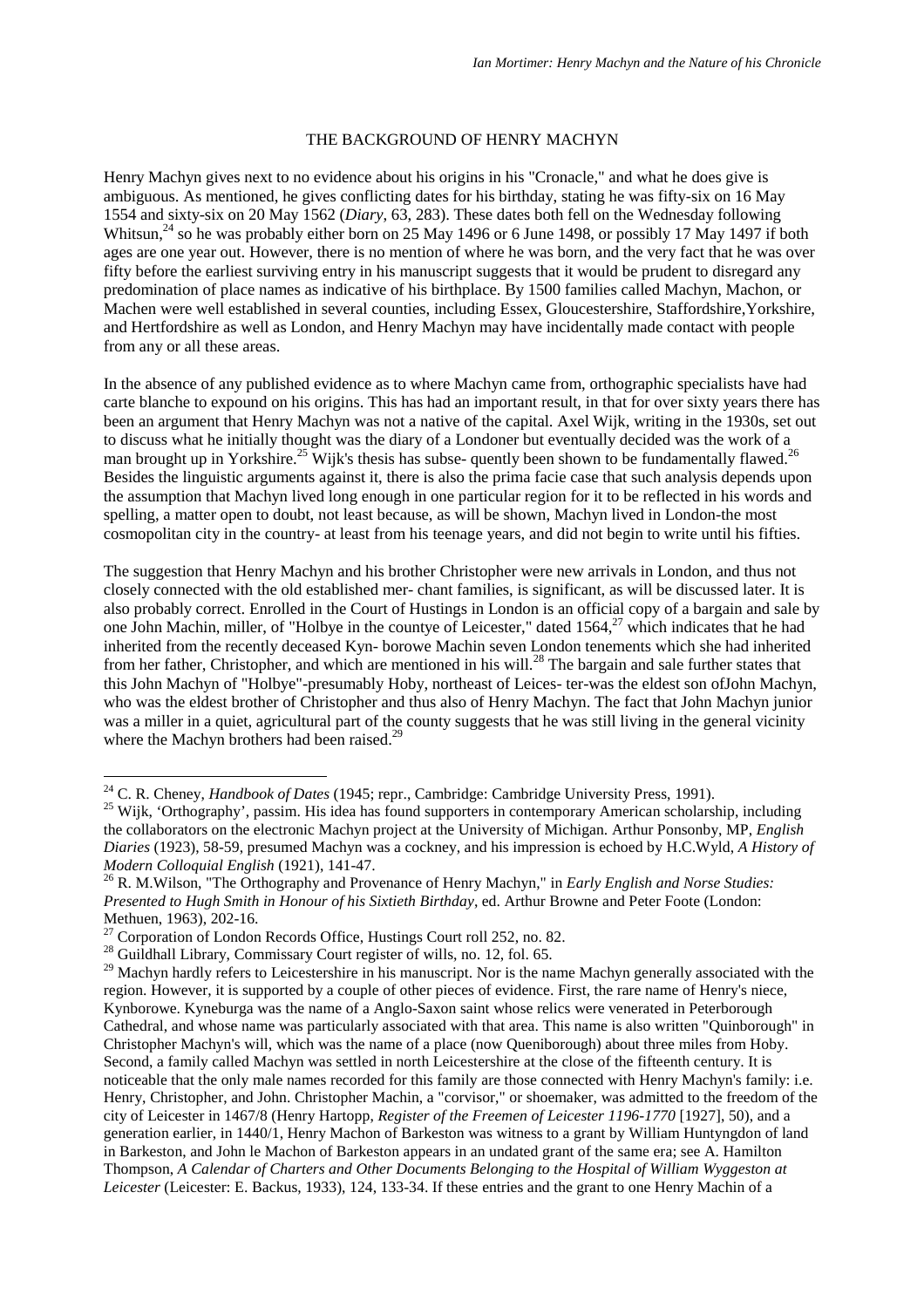Henry Machyn was probably in London by 1519. In order to serve an apprenticeship he would have had to be between the ages of fourteen and twenty-one, according to the customs of the City.<sup>30</sup> If he was born in 1498, the latest he could have commenced serving would have been 1519. By 1530 he was a freeman of the City, having been admitted to the Company of Merchant Taylors, purportedly in that year.<sup>31</sup> It is likely that his brother Christopher was slightly younger, since the Merchant Taylors' register notes his admittance lower down the chronological list, sometime between 1532 and 1537. Christopher Machyn settled in the parish of St. James Garlickhithe<sup>32</sup> and Henry in the adjacent parish of Little Trinity.<sup>33</sup>

The two brothers appear to have been moderately prosperous. Henry, as a mer- chant tailor, provided material for funerals for the wealthy, and as a parish clerk sang at these funerals, experiencing a steady demand for both his services in the period covered by the manuscript. The wills of both brothers record that they owned land in the parish of St. Bartholomew the Less, and Henry had at least one servant at the time of his last illness.<sup>34</sup> The bargain and sale of John Machin mentioned above shows that the land owned by Christopher in particular amounted to "Seven mes- suages or Tenements ... with the Shopps Celleres Sollares yardes backromes easim- entes ... within ... Black alley." These had been purchased from "Sir John Peryent knight & Thomas Reve gentleman by the name of nyne messuages or Tenementes ... as by a deade thereof ... bearinge date the xxiiijth Daye of December in the Thirde yeare of the Raigne of Kinge Edwarde the Syxte" (1549). It is not known how extensive was Henry Machyn's land in this parish but it is quite possible that the two messuages which did not pass to John Machyn were Henry's.

Regarding his family, in May 1548 Henry had three children living:Jane,John, and William. On the eighth of that month William was buried. Later that year, in August, his wife Jone died in childbirth.<sup>35</sup> On 18 January 1549 Henry married Dorothy Lawe or Lowe of the parish-of"St. Dennys in ffanchurch Street" accord- ing to the register-and by her had a daughter, Mary, baptized on 26 March 1550. Later that year his brother Christopher died, leaving "my gowne of yron grey furred with Islande fox my Dublet of satten cutt and lyned with sarcenett and my best Packett" to Henry, and small sums of money to his wife and children, but nothing to the Machyn family in Leicestershire.<sup>36</sup> On 24 October 1551 Mary Machyn was buried, aged eighteen months. Henry's two other daughters by Dorothy, Katherine and Awdrey, also both died in infancy.<sup>37</sup> Of all these events, only the death of his brother Christopher and the birth of his daughter Katherine are mentioned in the manuscript.

messuage and croft in Sewstern on the Leicestershire/Lincolnshire border in 1381 (The Record Office for Leicestershire, Leicester and Rutland, DG40/196) are connected, then it would appear that a Machyn family using the same pattern of names had been established in the north Leicestershire region for more than a century. <sup>30</sup> Evans Austin, *The Law relating to Apprentices* (1890), 108.

<sup>&</sup>lt;sup>31</sup> Guildhall Library, Merchants Taylors records, vol. 15. The register was drawn up in 1607 and contains no earlier admissions than 1530.

 $32$  The St. James Garlickhithe register begins in 1535. Unfortunately, although it mentions a number of members of the Machyn family, it does not describe their relationships to one another.There were three Machyn children christened in the period 1535-48: Alice (12 September 1538), Margaret (8 January 1542), and Kenborowe (6 Ocober 1544); and five burials: Jone (31 July 1536),Jone (11 December 1541), Elyzabeth (13 December 1543), Tomas (19 January 1544), and Mary (23 October 1544). Only one of the children christened-Kenborowe-appears in the will of Christopher Machyn, she being his sole surviving child. The burials of five members of the family who appear not to have been born in the parish post-1535 suggests that other members of the family had moved to London either to be with the Machyn brothers or had migrated to the city previously.

<sup>&</sup>lt;sup>33</sup> Guildhall Library MS 9155.

 $34$  See n. 21 above.

<sup>&</sup>lt;sup>35</sup> Jone Macham, Henry's daughter, was buried on the same day she was christened, 3 August 1548, and Jone Macham, Henry's wife, two days later. Whether Jone was the mother of Henry's three elder children is not known: one Henry Machins married Joan Shape at St. Mary Orgar and St. Clement Eastcheap on 8 May 1547, but there is no evidence that this was the chronicler.

<sup>&</sup>lt;sup>36</sup> Guildhall Library, Commissary Court register of wills no. 12, fol. 65.

<sup>&</sup>lt;sup>37</sup> Katherine-whose birth is mentioned in the chronicle-was baptized 27 March 1557 and buried 5 May 1558.Awdrey-whose baptism was wrongly copied from the original register as Awdrew, daughter of Thomas Machim-was baptized 12 May 1560 and buried on 12 [?] 1561, correctly described as the daughter of Henry Machyn.Thus of a family of at least seven children only two survived him:Jane, who married John Browne of the parish of Great All Hallows in Thames Street on 10 January 1563, and his son John.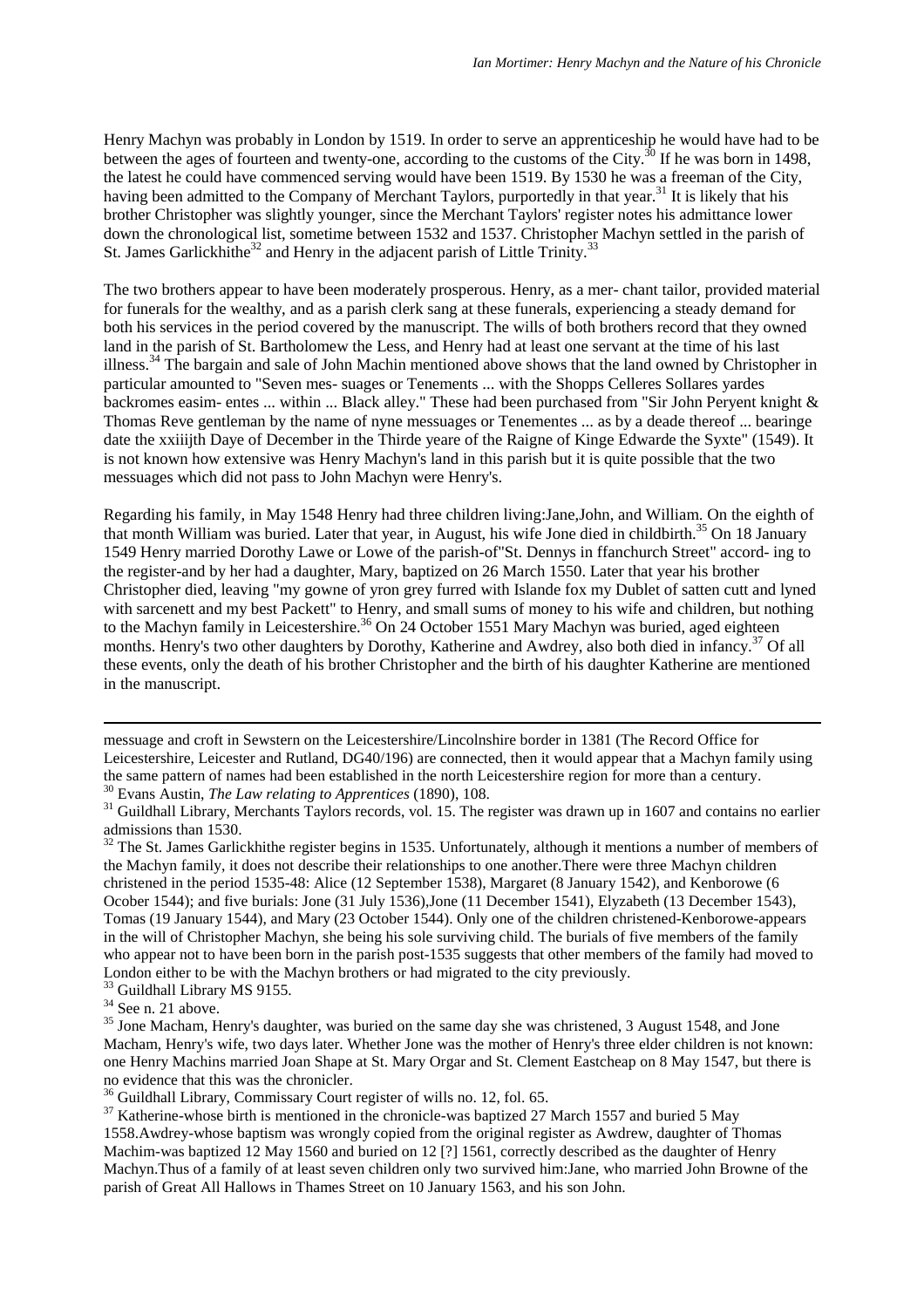## THE NATURE OF MACHYN'S *CRONACLE*

The decades in which Machyn wrote have been described as the height of English chronicle writing.<sup>38</sup> It would be foolish, however, to assume that Machyn's description of his own work automatically sets it wholly within this tradition. The mid-sixteenth-century chronicles were themselves amalgamations of influences and styles, continuing some of the tradition of monastic annals in the form of private additions to published and manuscript copies of Brut and the old city chronicles. The influence of Polydore Vergil had added to these older models the concept of constructing an argued debate for a purpose, a legacy best exemplified in the Vnion of the Two noble Houses... of Edward Hall, published by Grafton in 1547.<sup>39</sup> Gary Gibbs has suggested that Machyn's chronicle is in fact a continuation of Hall's work, and cites Machyn's reference to the burial of Hall's mother and note on Hall's chronicle as evidence of his readership.<sup>40</sup> This would accord with the generally accepted pattern of fifteenth-century manuscript chronicle writing put forward by Levy: "some merchant had a chronicle copied by a professional scribe, and this copy would itself include some of the continuations of the original ... then the merchant would keep his copy more or less up to date until, later, it too might serve as the basis for a new copy for someone else."<sup>41</sup> In Machyn's case, however, he would have been tacking his addition on to the end of a printed copy of Hall's or someone else's work.

It is of course quite possible that Machyn owned a copy of Hall's chronicle or a similar work, and therefore this model ought to be considered.The first thing one can say is that, as Machyn's manuscript seems always to have lacked an introduction, a possible reason was that it needed none, being an addition to an existing work. Second, one can state that many of Machyn's entries follow the pattern of earlier chronicles in recording executions, punishments, and political events, as well as the election of mayors and aldermen. But the list of comparable points quickly peters out, and doubts as to whether Machyn's manuscript really is a chronicle continua- tion set in. First, the assumption that Machyn's use of the word "Cronacle" implies a specific form is dubious, since it is clear that the word was used generically in Machyn's time for any historical writing. Machyn himself calls Hall's work by its popular name-Hall's chronicle--despite the word's not being in the proper title.<sup>42</sup> Second, Machyn's work developed significantly in form over the course of its first year, 1550-51. He began by noting only details of heraldic funerals, and seven months passed before he noted an event which was not a funeral; only in March 1551 did regular entries relating to local events begin. If Machyn was merely con- tinuing an existing chronicle he would have begun in the same style as the model left off. Thirdly, there is the matter of the amount of personal information in the chronicle. Not even Nichols realized how personal the manuscript was to Machyn, despite the former's use of the word "diary" to describe it. Although Machyn refers to himself most of the time in the third person, "with all the dignity of an old chronicler" (*Diary*, x), one must count in addition all the references to his friends and family: for example, those mentioned as witnesses to his will, the other mem- bers of the Heath family, all the references to his and his brother's local parishes (Lit- tle Trinity, St. Bartholomew the Less, St. James Garlichithe, Queenhithe), all the references to the Merchant Taylors' and Parish Clerks' companies, and every refer- ence to the herald William Hervey with whom Machyn was clearly acquainted (see below). Just on these points there are several hundred personal references in the chronicle, hardly a page of the published version is without one of them. Lastly and perhaps most significantly, a number of entries are in the nature of memoranda, lacking the personal pronoun. For example, after the christening of Hervey's daughter at St.

<sup>&</sup>lt;sup>38</sup> Daniel R. Woolf, "Genre into Artefact: The Decline of the English Chronicle in the Sixteenth Century," *Sixteenth Century Journal* 19 (1988): 341-43.

<sup>39</sup> On the question of tradition in English chronicle writing also see: Antonia Gransden, *Historical Writing in England, vol. 2, c. 1307 to the Early Sixteenth Century* (London: Routledge & Kegan Paul, 1982); Levy, *Tudor Historical Thought*, and May McKisack, *Medieval History in the Tudor Age* (Oxford: Oxford University Press, 1971).

<sup>&</sup>lt;sup>40</sup> Gary Gibbs, Roanoke College, Virginia, "Mary I, Henry Machyn, and the Return of a 'Goodly' Sermon," paper given at a Medieval and Tudor London seminar at the Institute of Historical Research, London University, 27 May 1999.

<sup>41</sup> Levy, *Tudor Historical Thought*, 17.

<sup>42</sup> Edward Hall, *The vnion of the two noble and illustrefamelies of Lancastre [and] Yorke, beyng long in continuall discension for the croune of this noble realme...* (London, 1550). Machyn calls this "Halle cronnaculle" (*Diary*, 139).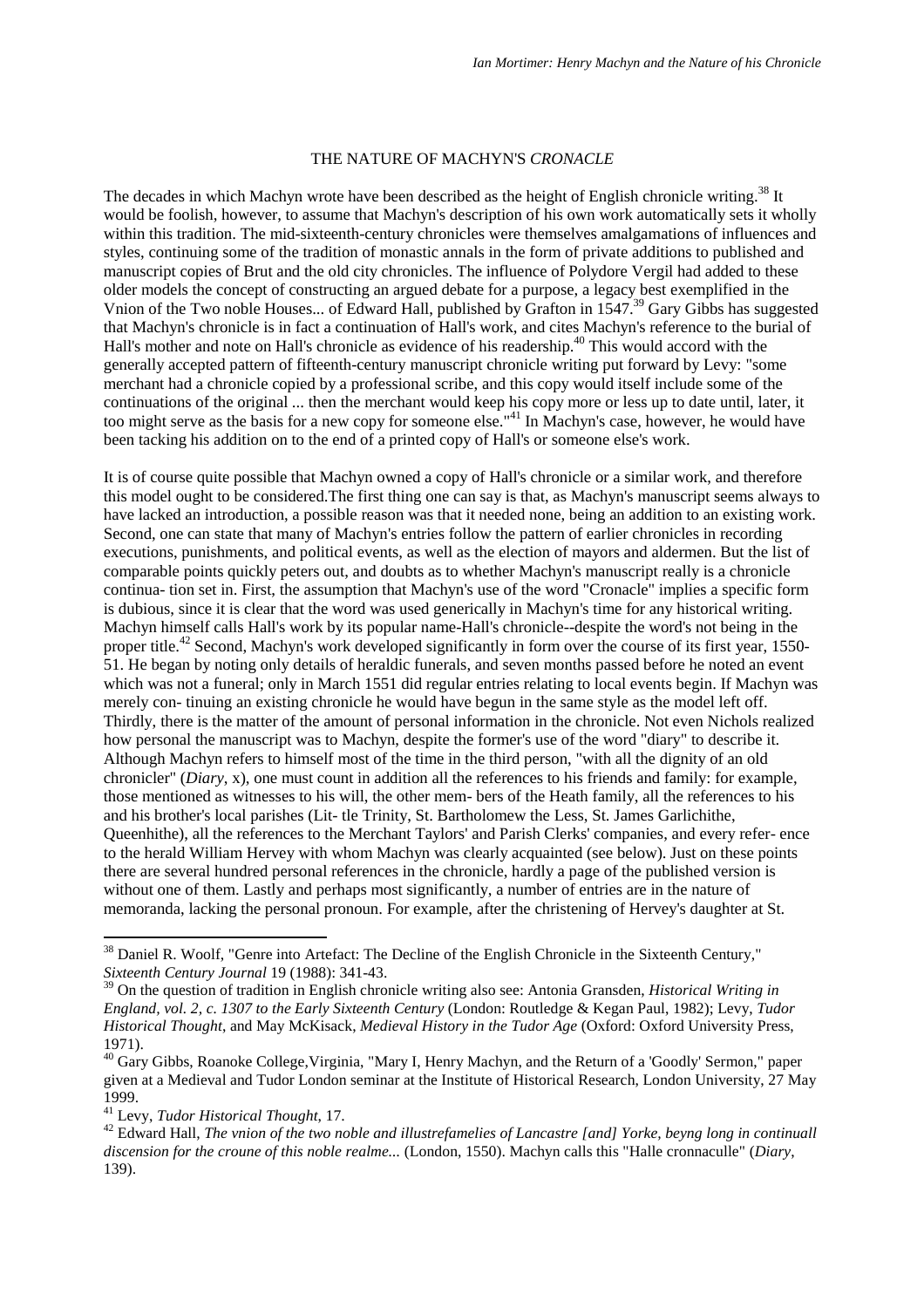Brides, Machyn lists the godparents and states "and after unto master Clarenshux, and there was a grett bankett as I have sene, and wass[ail, of] epocras, Frenche wyne, gaskyn wyne, and Reynys [wine] with grett plente, and all ther ser- vandes had a bankett in the hall with dyvers dyssys" (*Diary*, 288-89). From his use of the expression "as I have sene," and the details, there seems little doubt that Machyn was present at this banquet, and at many other events which he describes in the same abbreviated fashion. The style is also used of business functions in Machyn's career, such as that described on 3 September 1562: "The same day begane to make rede for the good lade contess of Bedford a grett baner of armes and vi grett baner-rolles and ... skochyns of armes of sylke, and of paper-ryalle vij doshen skochyons of armes" (*Diary*, 291). That this entry relates to Machyn's own work is made more likely by the next entry which states that the same day "they" began to make the heraldic trappings for "my lord Mordaunt in Bedfordshire," and by a faint scribbled note on the first folio of the manuscript which relates to a bill for supplying arms and a hearse (*Diary*, xiii), showing this was exactly Machyn's line of work.<sup>43</sup> Thus what we have in Machyn's manuscript is partly an showing this was exactly Machyn's line of work.<sup>43</sup> Thus what we have in Machyn's manuscript is partly an old-style chron- icle and partly a journal of personal and business memoranda.

There is another form of historical writing which provides an alternative model for Machyn's chronicle, and it is one with which he would undoubtedly have been familiar. As a parish clerk he would have had joint or sole responsibility for keeping the parish register. Unfortunately the extant register for Little Trinity is a later sixteenth-century copy,<sup>44</sup> so the handwriting and spelling bear no resem- blance to Machyn's version. But even so, he can be shown to have kept the original. The evidence lies in the entry referring to the marriage of Henry Machyn and Dorothy Lawe or Lowe in 1548.At first sight this seems to be regular, and has been copied by the later scribe like all the other entries. But it took place in the bride's parish of St. Dionis Backchurch, on 20 January (as opposed to 18 January, as recorded in the copied register of Little Trinity).<sup>45</sup> The only reason for its appearance in the Little Trinity register was because Machyn himself wrote it there. Furthermore, there are several very chronicle-like entries in the extant register. The following are the most striking:

[January 1553] The iiijth daie Jone Smith the daughter of Thomas Smith Sargeant a Crissom Childe the first that had a Crosse borne before it & that had tapers borne before it [was] Buried

[December 1554] The Third daie Hughe Griffin yeoman for the Queene's [?month] of her gracious privie Bakehouse [was] Buried

[February 1555] the viith daie William Writh Blacksmith died of the fluxe died Churchwarden and Warden of his company & was buried

the same daie Jane Delawar the daughter of the Lord Delawar The God-father Sir Henry Husse Knighte, the Godmothers the Lady Jane Se[illegi-ble] the daughter of the Duke of Somerset & the Lady Uxenbridge the other of this parish Xristened

[May 1556] he viith daie Elizabeth [?four] died in Childebed whoe should have been married unto JohnYonge the latter daie after she died [and was] Buried

[March 1557] The xxth daie Alice Meleche the daughter of Melech [chris-tened] beinge the daie that Kinge Phillipp came from beyond the seas  $\&$  landed at Greenwich at five a clock att night

Not only do these entries sound like Machyn they also refer to people likely to have been in his circle.Thomas Smith here noted was one of the overseers of the will of John Heath, the painter stainer who died in 1553 and whom Machyn mentions in his manuscript.<sup>46</sup> Regarding the Writh entry, the possibility of a

<sup>43</sup> See also R. M.Wilson, "The Orthography and Provenance of Henry Machyn," in *Early English and Norse Studies*, ed. Browne and Foote, 202.

<sup>&</sup>lt;sup>44</sup> The register is written in a clear late-mid- to late-sixteenth-century hand on parchment, with no deletions, and in a structured form and consistent ink, which could not have been been written on a day-to-day basis.

<sup>45</sup> Guildhall Library, Register of St. Dionis Backchurch, MS 17602.

<sup>46</sup> London, Public Record Office (PRO), PROB 11 25 Bucke. Regarding a possible family conection with the Heaths, note how carefully Machyn describes the date of the burial ofAnnes, Heath's wife, which led the old Dictionary of National Biography to suggest Annes was Machyn's sister. Although this is probably not the case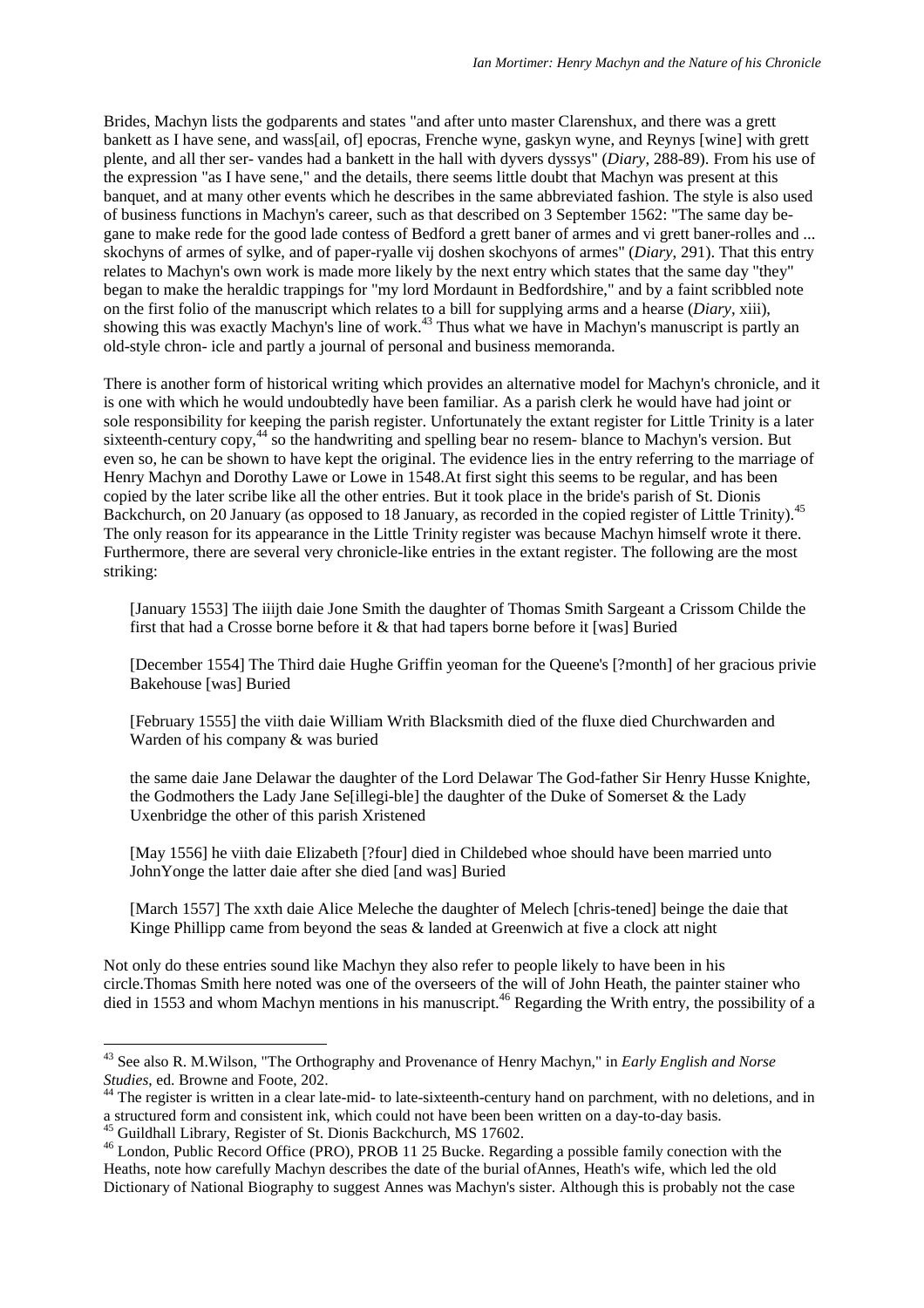link between this family and Machyn's is suggested by the burial of another Kenborowe, Kenborowe Write, in St. James Garlickhithe on 13 April 1543. Lastly, the other John Heath mentioned in the chronicle, who died in 1551, was also an officer of the king's bakehouse. Here it seems we have not just a register kept by Machyn but a record of contemporary local events kept by him at least until 1557, albeit within the constraints of an official document.

Machyn's register is not the only example of a parish clerk's combining his statutory duties with an unofficial record of local events.A much more striking example is that kept by the clerks of St. Botolph without Aldgate, who kept a parish chronicle-register from 1558, including details of illnesses and morals of parishioners as well as local events.<sup>47</sup> This, however, remained a strictly impersonal and parochial document; it bears none of the hallmarks of personal involvement which Machyn's manuscript carries. Moreover, it was a merger of the official and the unofficial, and although we cannot say whether Machyn's original parish register was more elaborate in local detail than the extant copy, his digressions from the standard register form are few. Machyn seems to have differed from other chroni- cler-clerks in drawing a distinction between his chronicle (whose entries he selected) and his duty as a registrar (whose entries he had to make). In this matter he can be viewed in the light of an honest officer of the parish, rather than the cor- rupter of an official record.

The identification of examples and categories which might have served as models for Machyn's writing can only be tentative suggestions.The same is true of the complementary issue of why he initially set pen to paper. Most chronicles at this time are judged for their political or religious motivation, but Machyn's manuscript displays none of the former and very little of the latter.Although it is possible to view Machyn as biased towards the old religion, his leaning is far from fanatical and he himself seems not to have been an overly zealous man. Furthermore, his Catholic preferences seem to stem largely from business opportunities arising from the elaborate funerals of the old religion, and the subsequent Protestant attitude towards the Clerks' Company. Machyn's condemnation of"Chestur the reseyver" for taking the clerks' hall and Machyn's subsequent curse on him ("I pray God gyff ym ylle sped") is a good example: Machyn makes this curse not on account of Catholicism itself but because "of the pore men and women and other that yff they had falne to a [sudden] poverte ther they wher sure of a onest lyvyng..." (*Diary*, 5). On the question of motivation one cannot see money as a possible lure, as it was for contemporary chronicler-stationers, since Machyn's script would have been laughed at by any stationer for its lack of literary skill. Even if he had hoped at some point that it might be published he would have been cautious before proceeding, even in the early years of Elizabeth's reign (when a greater religious toleration was pursued in historical writing), on account of his Catholic bias.<sup>48</sup> Despite these two impediments he continued as assiduously as ever to record the funerals and other events of the capital.

Lacking any obvious motive explicit within the manuscript itself, one is forced to turn to the milieu in which Machyn spoke and thought for possible incentives for his writing. In this respect it is not only the kings of arms, heralds, and chron- iclers with whom he may have had contact who are important but the entire merchant class of London, which, as Levy has noted, "in most cases not only read chronicles but also wrote them."<sup>49</sup> Unfortunately there is no evidence that Machyn showed his manuscript to anyone prior to his death. If he did, it might be possible to view his recording London events from the point of view of a man trying to con- firm his family's credentials as an established London merchant family. It must be remembered that Machyn's words and spelling have led people to suspect he was not a native Londoner. Nor was he ever elected to any office, and he was quite pos- sibly looked down on as a newcomer to the City or as uneducated. By writing the chronicle he was perhaps seeking to imitate members of the more established mer- chant families, which included a large number of the chroniclers of London, and to shake off his provincial origins.

<sup>(</sup>Christopher Machyn does not make any reference to her in his will), it should be noted Machyn appointed John Heath's son and heir, Lancelot, to be overseer of his own will.

<sup>&</sup>lt;sup>47</sup> Chronicle from Aldgate, ed.Thomas Rogers Forbes (New Haven: Yale University Press, 1971). The original manuscript is now in the Guildhall Library.

<sup>&</sup>lt;sup>48</sup> For a discussion of censorship of English chronicles in this period see Marcia Lee Metzger, "Controversy and 'Correctness': English Chronicles and the Chroniclers, 1553-1568," *Sixteenth Century Journal* 27 (1996): 437-51.

<sup>49</sup> Levy, *Tudor Historical Thought*, 17.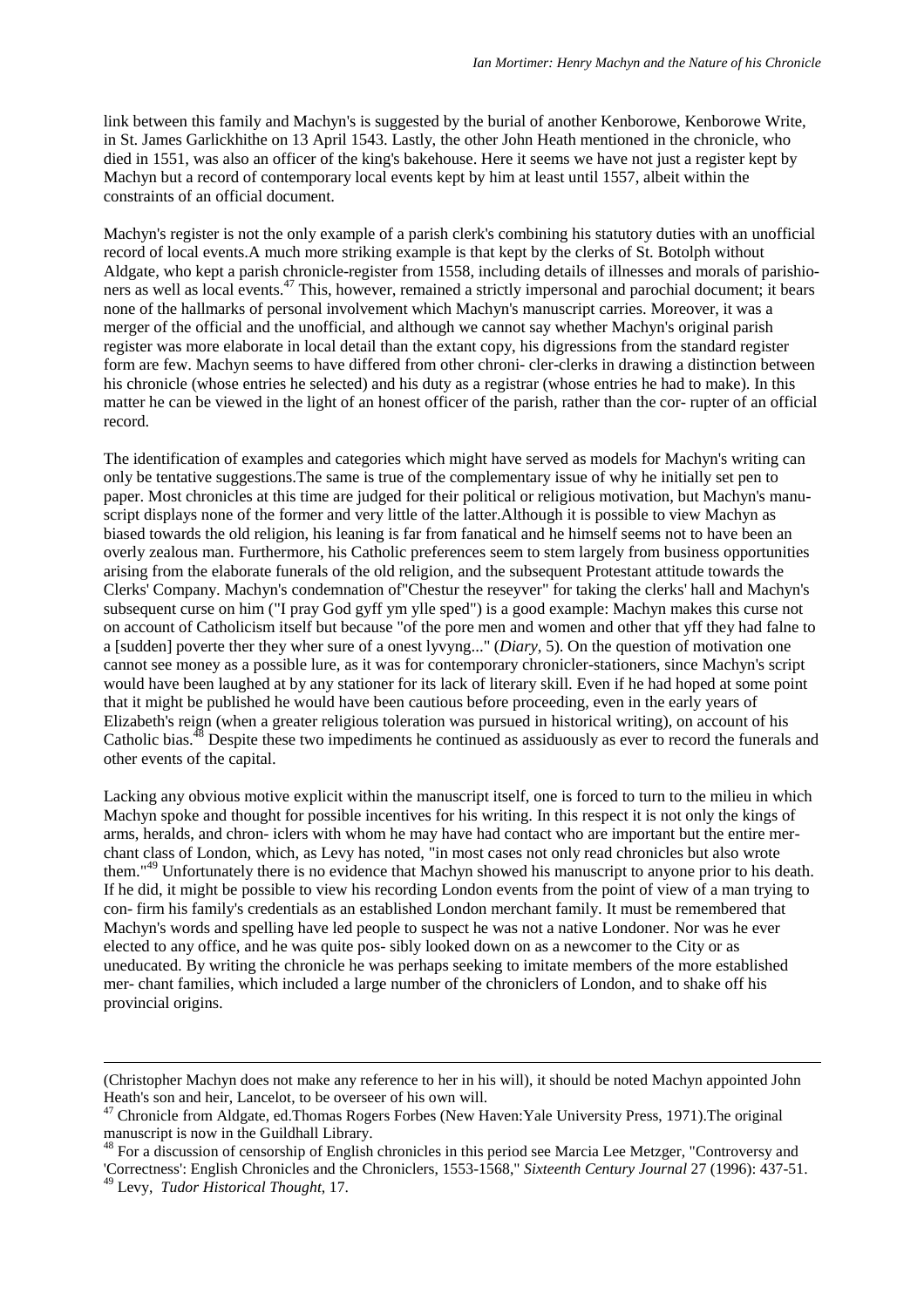This theory is difficult to elaborate further, and is hard to sustain as a driving motive in view of the fact that Machyn seems not to have started his manuscript until past the age of fifty, and then not wholly in line with other chronicle contin- uations. However, it is possible to say more about the suggestion that Machyn wrote with an awareness of a wider historical readership, through his association with con- temporaries interested in heraldry and history.

The first piece of evidence tentatively suggests that Machyn belonged to a group of peers with an antiquarian interest. It is to be found in the will of John Heath, the painter stainer whose funeral Machyn records on 22 March 1553 (*Diary*, 32). This will does not mention Machyn personally but makes a bequest "to the knightes of the Rounde table if I do it not by my life tyme twentie shyllinges to be spente at myle ende."<sup>50</sup> This dinner at Mile End is also recorded in Machyn's manu- script. Recording Heath's funeral, he states "and ther wher a grett dener and ther wher the cumpene of Panters and the Clarkes and ys cumpony had xxs to make mere with-alle at the tavarne" (*Diary*, 32). Whether or not Machyn was present at this dinner, it is clear he was associated with one who was both a heraldic painter and a member of a company named after the Arthurian tradition, which quite pos- sibly had an antiquarian element to their association.

Stronger evidence that Machyn was part of a company of historically minded individuals lies in his relationship with the waxchandler Thomas Greenhill, and with William Hervey, Norroy king of arms until 1557, and afterwards Clarenceux king of arms, or "Master Clarenshux." There are many more references to Hervey than anyone else in Machyn's writing, which is in itself significant, since he was a man clearly identified with antiquarian interests.<sup>51</sup> That Machyn knew him is apparent from the many meetings they had and which Machyn recorded several times, including his visiting Hervey's house on a few occasions.<sup>52</sup> Greenhill was of sufficient standing in the heraldic community to entertain all the heralds after the death of the previous Clarenceux in 1557. Greenhill is mentioned at least seven times by Machyn, and stood as godfather to Machyn's daughter Katherine in 1557. Lastly it is quite likely that Machyn was also acquainted with Richard Grafton, the printer and the man who continued Hall's chronicle, whom he notes several times, although their relationship does not seem close.

The relationship with Hervey is particularly interesting, not least because it offers an explanation of the identity of the mysterious "master Clapenans" to whom Machyn bequeathed his manuscript. "Clapenans" is without doubt a miscopying by the court scribe. The word he was probably trying to read was Clarenceux, or rather "Clarenshux."The reasoning behind this is as follows.There is no such name as "Clapenans" or anything like it on the International Genealogical Index; nor does the name appear in the sixteenth-century indexes of wills in the London Archdeaconry Court registers or the Commissary Court registers. The name does not appear in the records of the Merchant Taylors or in the name index held at the Guildhall.The scribe clearly had difficulty reading Machyn's handwriting, which is not easy at the best of times and which was probably worse than usual if Machyn was actually dying. In addition, the scribe was unfamiliar with heraldic terms since he misread "skochyns" as "stocking" before realizing his mistake. Machyn occasion- ally uses a long r in spelling Clarenceux or "Clarenshux," and he always refers to Hervey as Master Norroy or Master Clarenceux/Clarenshux. If Machyn actually wrote "Clarenceux" with a long medieval r it is quite plausible that a young clerk of the court unfamiliar with early Tudor hands read the r as a p the ce as an a, the u as an n. This seems to have been the case, for he then transcribes the final x as an overelaborate s, realizing that "Clapenanx" could not be a correct reading. Alternatively, if Machyn wrote "Clarenshux," the appearance of the sh together, with a heavily angled downstroke on the secretary hand h could have been misread as an a.With this in mind it is interesting that John Strype is quoted by Nichols as stating that Machyn's manuscript was the "journal of one who was a member of the College of Heralds" before it entered the Cottonian Library  $(Diary, xi)$ .<sup>53</sup>

<sup>50</sup> PRO, PROB 11/E8.Tashe. Several writers besides Nichols have noted that Machyn records a number of details about the Heath or Heth family. Suggestions that Machyn was related to them by marriage are strengthened by the fact John Heath and his son Lancelot (a witness of Machyn's will) were resident in the same parish as Machyn's wife, Dorothy (St. Dennys in Fenchurch St.).

<sup>51</sup> See Louise Campbell and Francis Steer, *A Catalogue of the Manuscripts in the College of Arms' Collections* (London: College ofArms, 1988).

<sup>52</sup> See, for example, *Diary*, 289, 297.

<sup>&</sup>lt;sup>53</sup> It is not possible to say for certain what happened to Machyn's chronicle after the death of William Hervey in 1567. Possibly it was sold by Hervey's heirs, or passed into the nascent library of the College ofArms. On the evidence ofJohn Strype given above, the latter is more likely. It does not appear to have been in the Cottonian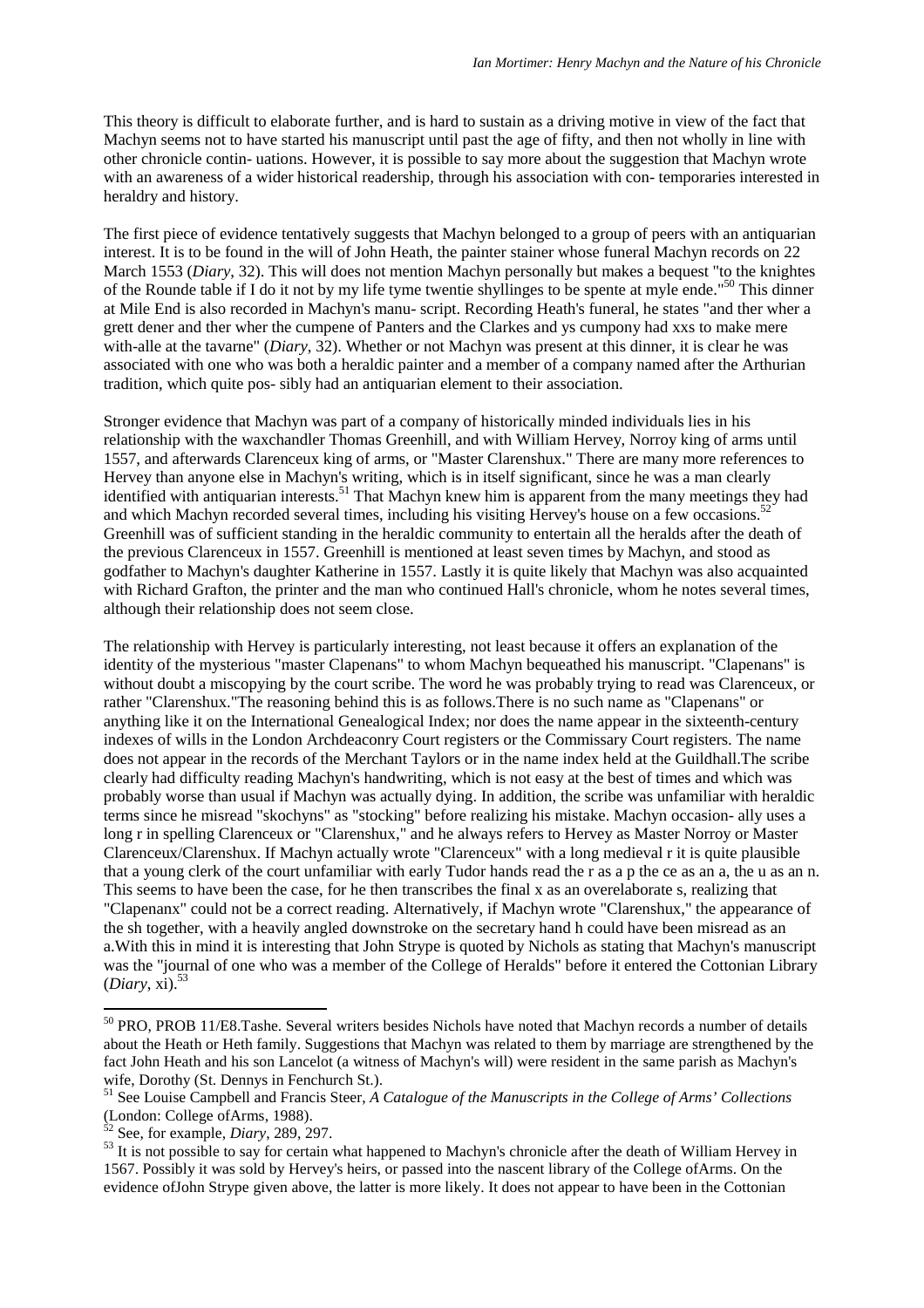The identification of"Clapenans" with Clarenceux suggests perhaps the most convincing explanation of Machyn's motivation: that he was writing for posterity. He believed he was writing a chronicle in the old sense of the word, and he devel- oped his own form of chronicle. He was anxious for it to be about the London he personally knew, in order to stress his place within it. He and his brother had come from the country and made good, and he wanted their achievement to be remem- bered. Thus the many instances of name-dropping which appear in the work are there partly to reinforce the validity of the chronicle as a public document and partly to reflect glory on Machyn and his associates. Hence, with regard to his own activities, only those that show his active involvement are mentioned: his wife of fifteen years does not appear except in a shadowy scene in giving birth to Katherine Machyn in 1557, and then only because of the attendance of the queen's own sur- geon. As a result of its being so closely bound up with his social ambition and the way he wanted to be remembered, the manuscript was of great importance to him and formed his only specific bequest. Finally, by bequeathing it to a man advanced in the one profession familiar with looking after manuscripts of a historical nature, Machyn ensured that his work would be preserved and the chances of its being used for a history of his time maximized.

Henry Machyn's chronicle is a truly innovative work. It might have begun as a record of his professional activities but within a year it had developed into a journal interleaved and overlapping with a traditional chronicle, capable of being presented as a record of public events as well as a personal memorandum book, a business memorandum book, and a self-advertisement to future generations of the author's status. Of all its contemporary works it is most comparable with the journal of the young King Edward VI, who could not help but set himself at the center of his own personal chronicle by virtue of his position. Like the king, Henry Machyn, living within earshot if not sight of events which were worthy of including in a traditional chronicle, was able to reconcile both the public and the personal (in an indirect way) in one document.That he did this without great religious or political bias is remarkable for the time. Ironically it is due to his relatively poor education, low status, and lack of publication that he escaped the historical revisionism which characterized the chronicle tradition in Elizabeth's reign.

Historians will make of Machyn what they will, particularly so in view of the lack of a political or religious agenda for his work.Those concerned with Machyn's depiction of religious processions will find in Machyn as impartial an observer as they are likely to find. Historians of funerals will have to wrestle with the question of whether Machyn's descriptions of noble funeral ceremonies relate to his profes- sional interest or reflect a genuine sense of the noble funeral as an important event in the eyes of the populace. However, it is in the area of literary forms that Machyn's context is likely to have the greatest impact.While it would be wrong to say current opinion on the chronicle tradition needs revision in light of this one example, Machyn's chronicle raises questions over the way sixteenth-century chronicles are seen. First, the motivations for chronicle writing should be widened to take into account the reflections on status that the authorship of a chronicle affords. In addi- tion to reasons of political and religious propaganda and revisionism and financial reward, the motive of social acceptability should be taken into account. Second, there is Machyn's actual status to be considered: history writing clearly mattered even to groups of individuals who were not well educated, and not simply in the sense that they were hungry for information. Machyn could have bought a pub- lished chronicle but this clearly would not have satisfied his urge to record events for himself. Nor was it sufficient just to keep a local register. Third, the influence of the parish register on historical writing has not been sufficiently stressed, although Marcia Lee Metzger has noted how Elizabethan revisionism took advan- tage of a wide variety of time-based documents for propaganda purposes.<sup>54</sup>

Lastly, there is the question of what sort of document Machyn was creating, whether consciously or unconsciously. It is clear that even with what one must call a relatively low level of literary ability he was capable of adapting existing models and improvising a form to suit his needs. But this does not make his manuscript a "diary." While the "diaries" of Henry Machyn and the young king may be com- pared in terms of innovation, creativity, and contemporary reference, they do not constitute a literary form. Indeed in terms of motivation the two works may easily be distinguished: Machyn's is a work of urban middle-class ambition,

Library in 1618 (BL Harleian MS 6018) but had been accessioned by 1631 (BL Add. MS 36789, fol. 60). As for his escutcheons, bequeathed to Hervey along with the chronicle, no volume in the College of Arms Library today shows any sign ofMachyn's ownership.

<sup>&</sup>lt;sup>54</sup> Metzger, "Controversy and 'Correctness"; cf. n. 48 above.